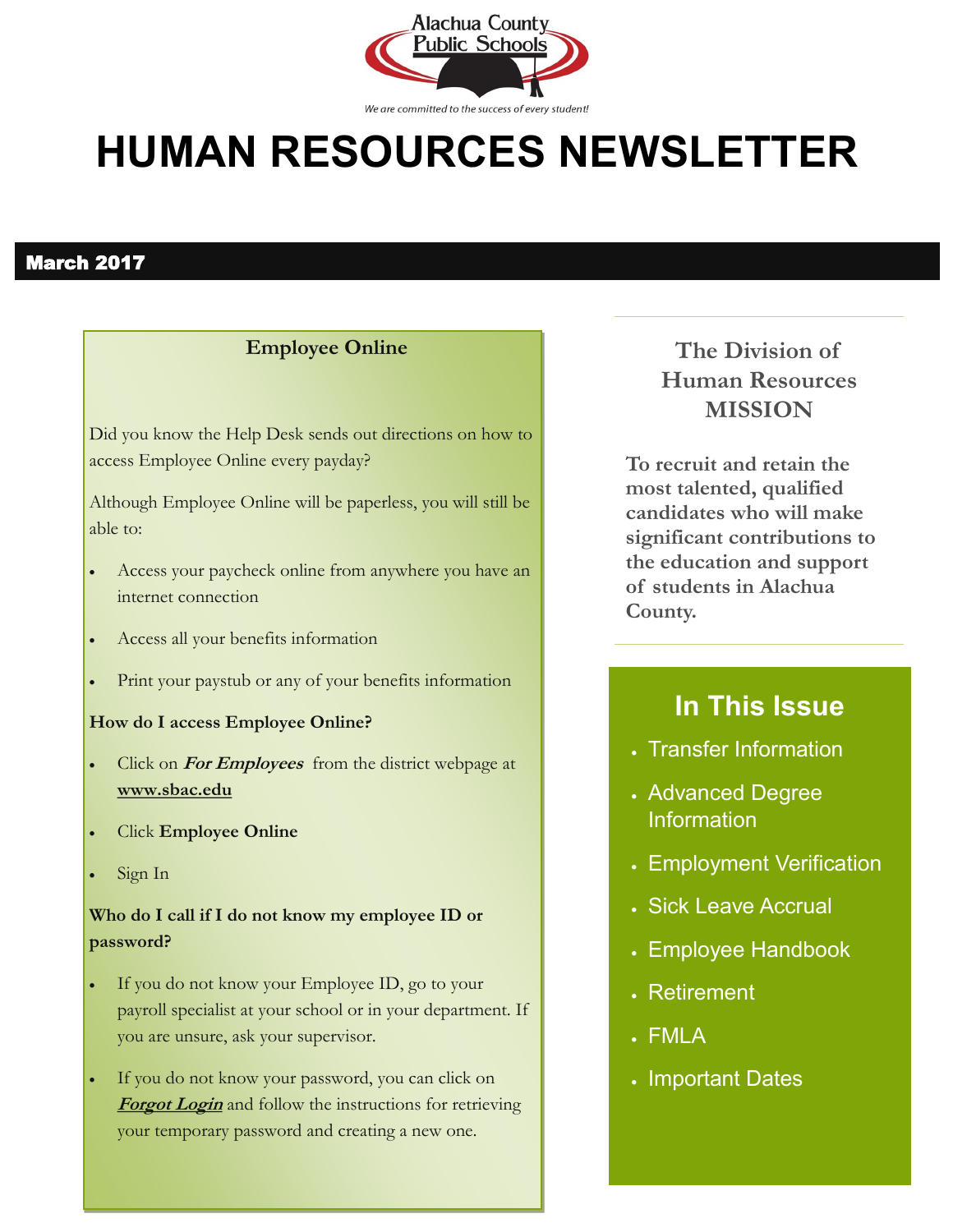### **Instructional Priority Transfer Application Procedures (For Teachers with Four Consecutive Years at Current School) 2017-2018 School Year**

**Priority Window: April 17, 2017 - May 16, 2017** 

**The following steps are to aid you in applying for posted Instructional Vacancies for the 2017-2018 school year:**

- **All priority transfer teachers must complete an Instructional Priority Transfer Application and return it to Human Resources by April 14, 2017 to be considered for a priority transfer. The priority transfer window is April 17, 2017 - May 16, 2017.**
- **Internal applicants are not required to attach transcripts, resumes, or references. However, if you would like documents scanned and uploaded from your personnel file, contact Human Resources at 352-955-7727.**
- **Priority Transfer applicants are eligible to transfer after the priority transfer window closes.**

## Advanced Degree Salary Supplement Information

**Teachers hired after July 1, 2011 will be paid a supplement for an advanced degree (Masters, Specialist, or Doctorate) only if the advanced degree is in an area of their certification. It is important to note that the area of certification must be on the teaching certificate to qualify for the supplement.** 

**For example, an advanced degree such as a Masters in Educational Leadership would require that Educational Leadership be on the teaching certificate to qualify for the supplement. All advanced degree documentation must be received by Human Resources by June 30, 2017 for the current fiscal year. For questions regarding this process, please contact Laurie Bauer at [bauerla@gm.sbac.edu](mailto:bauerla@gm.sbac.edu) or 352- 955-7706.**